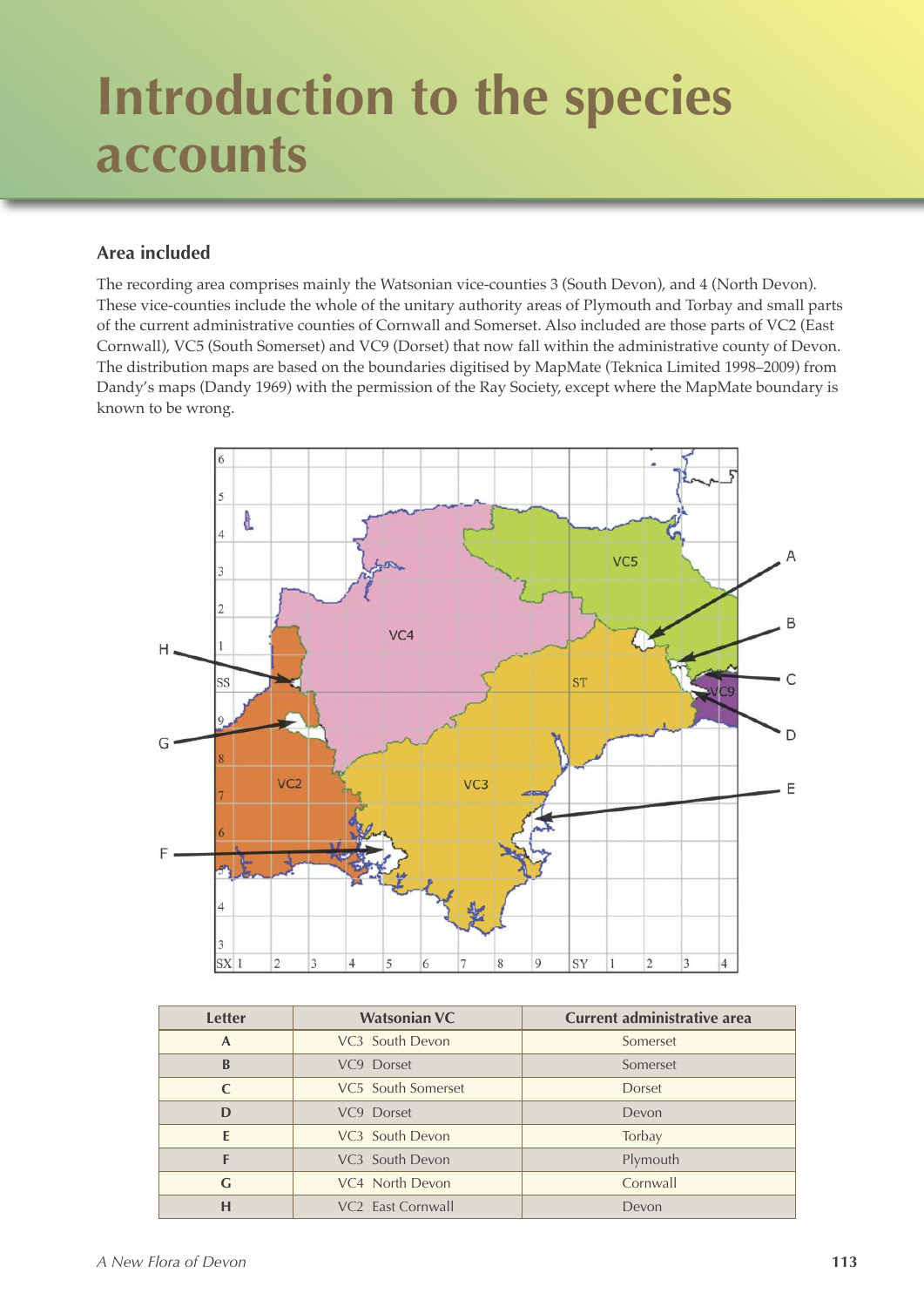| Number of whole or part hectads and tetrads found in Devon as defined here<br>(these may be shared across the boundaries). |                 |       |     |     |            |
|----------------------------------------------------------------------------------------------------------------------------|-----------------|-------|-----|-----|------------|
|                                                                                                                            | VC <sub>2</sub> | VC3   | VC4 | VC9 | <b>All</b> |
| Hectads                                                                                                                    |                 | 6()   | 50  |     | 96         |
| Tetrads                                                                                                                    |                 | L 029 | 915 |     | 1,850      |

#### **Sources**

Original sources have been examined and are quoted wherever possible. The older records rely heavily on those given in the *Flora of Devon* (Martin & Fraser 1939, subsequently cited as 'Flora') and, where there is no other source, this is cited as the origin of the record. At this distance in time it is very difficult to know how to judge the accuracy of past records. In general it is believed that the authors of the Flora were very thorough and these records are usually accepted at their face value. Nevertheless, they too were reliant on the accuracy of earlier accounts.

The data collated for the *Atlas of the Devon Flora* (Ivimey-Cook 1984, subsequently cited as 'Atlas') by R.B.Ivimey-Cook, to be read by a 'Fortran' program, was made available by him, reformatted by Nick Stewart, and imported into MapMate (Teknica Limited (1998-2009). These records provide a tetrad reference together with year and recorder. Additional information is rarely available and they do not appear to have undergone much in the way of critical review. The Atlas was published in a hurry as the main-frame computer on which the maps were generated was about to be replaced. Molly Spooner, who contributed more records for the project than any other contributor, conducted a review of records she made in a single hectad and found a considerable number were misplaced. Where it is believed errors may have been published the records are retained or mapped but attention is drawn to the possibility of mistakes.

Records published in the Transactions of the Devonshire Association for the Advancement of Science, Literature and the Arts (Devonshire Association or DA), especially those made since 1987, are accepted without question as every effort has been made to verify the accuracy of all such records, often with the assistance of national referees.

Hectad records made for *New Atlas of the British and Irish Flora* (Preston, Pearman & Dines 2002) between 1987 and 1999 pose another problem. In many cases they are the only available records and no other information is provided. This seems very odd as many such records of uncommon species might have been expected to feature in the annual reports in the Transactions of the Devonshire Association and include more detail. In South Devon (VC3) the records were collated by L.M.Spalton (BSBI, VC3 recorder) with the assistance of L.J.Margetts (Vascular Plant Recorder for the Devonshire Association). They were also responsible for the majority of the records made in VC3 during this period. Both raw data sheets and final confirmed lists are available for checking. These confirm the inclusion of most, if not quite all, such records. In North Devon (VC4) records were collated by W.H.Tucker (BSBI, VC4 recorder) who was also responsible for many of the vice-county records. Although we did not have access to his raw data sheets or the final lists we did have his card index of important vice-county records where many of the records might have been expected to be listed. These records are a subset of the British records held by the Biological Records Centre and were imported into MapMate in 2005 from a file supplied by Bob Ellis at BSBI. All are acknowledged as "BSBI Atlas".

Many records, old and new, are supported by herbarium specimens. A list of herbaria consulted is given below. All the specimens in **TOR** have been re-examined by L.J.Margetts and corrections made to the identification where necessary. Complete access to the specimens in **RAMM**, which include W.P.Hiern's collections, was only made available more recently and only a small number of specimens have been re-examined. Some of the collection once held at **EXR** is now at **RAMM,** others at **LIV**, and it has not been possible to look at many of these again. The Plymouth Institution and Athenaeum (**PLY**) was bombed in 1942 and most of the collections lost. Specimens of many plants collected in Devon were circulated through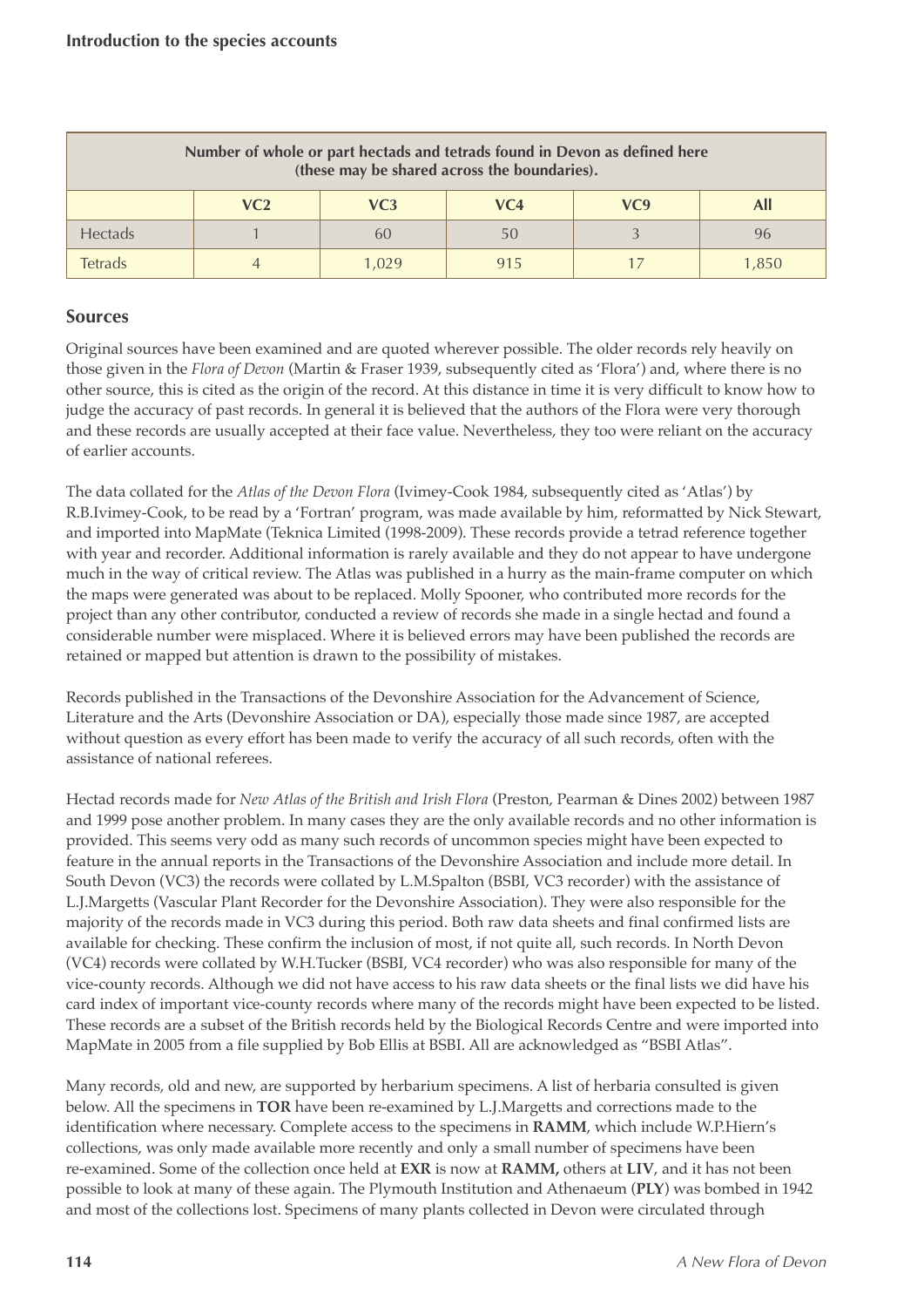exchange schemes and are now held in herbaria scattered throughout much of England, Wales and Scotland. Records of herbarium specimens attached to BSBI records are accepted without question. More recently other herbarium specimens have been made available by the herbaria@home scheme which often include a high resolution image. While it is possible to confirm the determination of many of these without further effort this is not always the case. In some instances the determination is clearly incorrect, in others it is not possible to see enough detail to confirm the original determination. Staff and volunteers at most herbaria have been very helpful in re-examining specimens and confirming identifications. In other places no such help has been provided and the records have not been included.

#### **Species accounts**

Names and order follow Stace (2010) except within Rosaceae where the sequence follows Stace (1997). The order within genera not covered in detail by Stace follow Newton & Randall (2004) (*Rubus* sections *Rubus* and *Corylifolii*), Dudman & Richards (1994) (*Taraxacum*) and Sell and Murrell (2006) (*Hieracium*).

Each species account follows a general pattern. It opens with a statement giving its abundance in Devon, based on the tetrad count from 1987 onwards, as defined below. It is followed by statements describing its conservation status, where appropriate, and its general status in the British Isles, also defined below. Where known, the area of origin of introduced plants is also given. Any part of this may be qualified in subsequent text. This is followed by a brief description of the habitats in which the plant is found and, where appropriate, historical and more recent information may also be included. Each opening statement concludes with page references to the Flora and the Atlas, if the species was included, together with any synonyms used. The Atlas page number is followed by the tetrad count, in brackets, made at the time of publication and is followed by the tetrad count of records made from 1987 to the present day.

When this New Flora was first mooted in 2004 there was no intention to re-record the flora at either tetrad or hectad level. However, it has been a long time in the writing and this has allowed almost all tetrads to be visited at least once. However, some tetrads may have been visited only during winter months when some species are either difficult to identify or below ground. As a consequence numbers do not necessarily reflect change, especially losses. New records have been made while the type-setting process was underway. The latest records have been added to sections yet to be set but for earlier sections have been added to an addendum of 'late' records.

Maps and grid references are based on the Ordnance Survey National Grid. They are colour-coded at both the hectad (10 km) and tetrad (2 km) level in four date classes described below. The large size of the county and the number of species recorded precludes the inclusion of a map for every species. The commonest species are simply covered by a statement to the effect that these are widespread throughout the recording area often with a qualification that they are absent from the upland areas of Dartmoor and Exmoor. The maps in the Atlas are still relevant for these species. Where a map is included the outlying records or the most recent records may be listed as well. Species with a 'scatter-gun' distribution that indicates little or nothing at all may not be mapped either, very rare and some rare species are not mapped. In these cases a full list of all records is given to indicate their known history on each site.

The lists of records follow a pattern within each vice-county based on the 100 km grid: SX, SY, SS, ST in VC3 and SX, SS, ST in VC4 starting in the southwest. Within each hectad records are usually listed from south to north and west to east. Where there is at least one current record, 1987 or later from a hectad, the hectad label is in bold. Ideally records include location, a six figure grid reference, the year in which the record was made, the recorder, the determiner if different and the source of the record. Recently accepted records may not include a source if they have not been published before. In some instances the grid reference is only known at the 1 km or tetrad level. Records kept by the Devonshire Association up to and beyond 1939 were maintained by parish and, with the exception of some rarer species, this is usually the only level available. As a consequence no attempt has been made to ascribe a grid reference to the majority of old records better than the hectad level.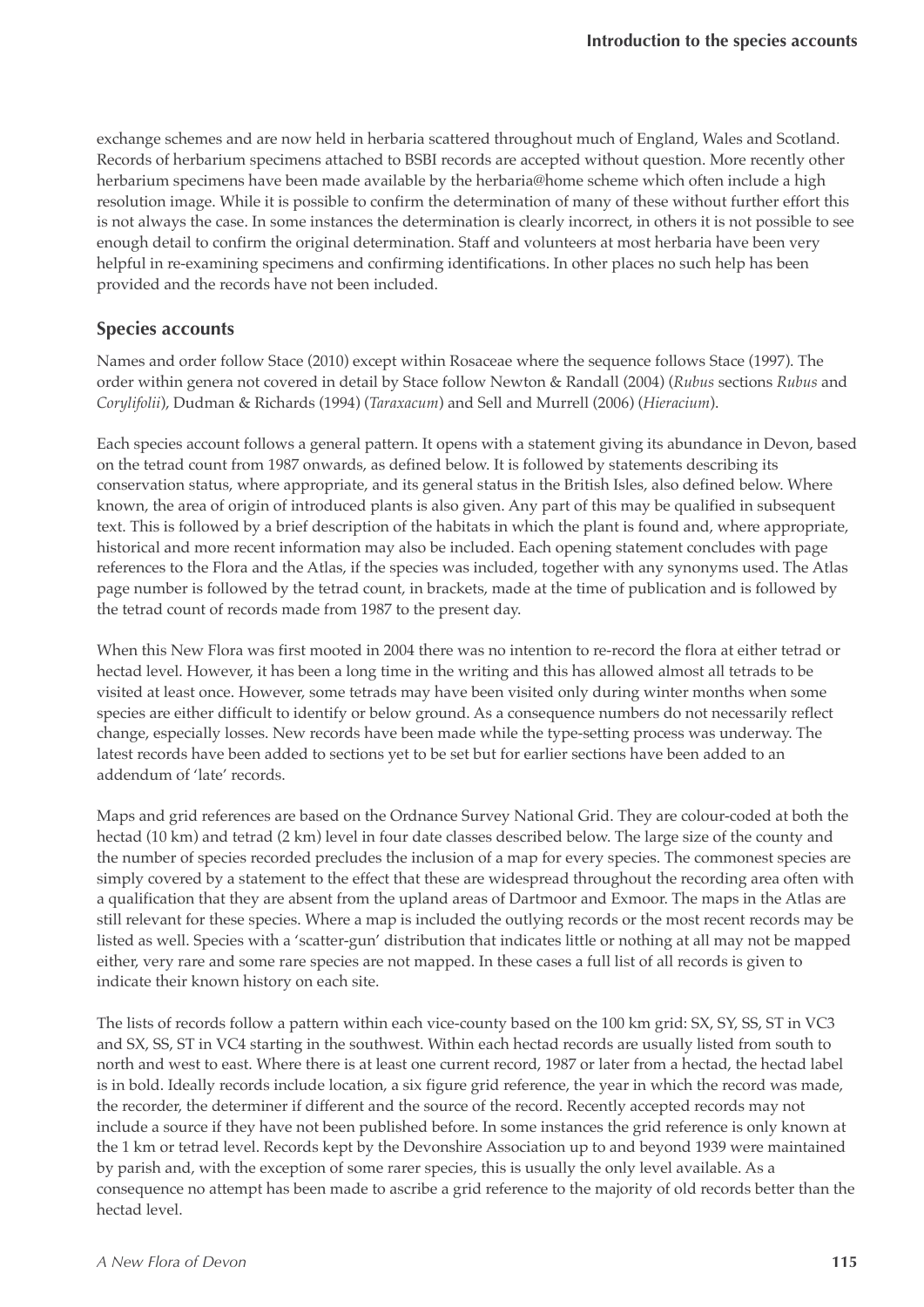The use of a national grid reference was adopted rather slowly following publication of the Flora and, as already noted above, records for the Atlas were kept at the tetrad level. Standard herbarium abbreviations (see below) are quoted if a specimen exists. Finally, records of plants only known as a hectad reference are appended below the main list to save space. These too are in bold where there is a 1987 or later record.

## **Abundance**

Abundance is based on tetrad counts given in the Atlas and a current count of tetrad records made from 1987 onwards where a hectad only record counts as one.

| Extinct     | Last seen 1986 or earlier.                  |
|-------------|---------------------------------------------|
| Very rare   | Recorded in <10 tetrads since 1986.         |
| Rare        | Recorded in 10 to 30 tetrads since 1986.    |
| Occasional  | Recorded in 31 to 100 tetrads since 1986.   |
| Frequent    | Recorded in 101 to 500 tetrads since 1986.  |
| Common      | Recorded in 501 to 1400 tetrads since 1986. |
| Very common | Recorded in >1400 tetrads since 1986.       |

Plants recorded as Extinct should be regarded as a challenge. In some cases, e.g. most of the aliens associated with the wool waste at Bradley Woollen Mills, they are unlikely to be found again. Others such as *Rosa* hybrids and especially *Rubus* which require a significant degree of expertise in order to identify them correctly may well have been overlooked. Nevertheless, populations of rare plants which had not been seen since the 19th century have been re-located in the last 30 years, new populations have been found, and others may be waiting for the right person to seek them out or to stumble upon them.

### **Conservation status**

The conservation status includes the current status in the British Isles based on the *Vascular Plant Red Data List for Great Britain* (Cheffings & Farrell 2005) and its amendments (Leach 2007, 2010; Leach & Walker 2011, 2013). *The Red List for England* (Stroh *et al.* 2014) was published when about half the text of this Flora had already been laid out and is not referred to. In general, plants red-listed for Britain will be red-listed for England but may have been re-graded by a level up or down. A full comparative list is given in Appendix 1.

**Status** (Macpherson *et al*. 1996; Preston, Pearman & Dines 2002)

| <b>Native</b> | Present in the study area, without intervention by man, whether intentional or<br>unintentional, having come from an area in which it is native, or a taxon that has arisen de<br>novo in the study area.                                                                                                                                         |
|---------------|---------------------------------------------------------------------------------------------------------------------------------------------------------------------------------------------------------------------------------------------------------------------------------------------------------------------------------------------------|
| Endemic       | A plant found native, only in the study area.                                                                                                                                                                                                                                                                                                     |
| Archaeophyte  | A plant naturalised before AD 1500. Archaeophytes are more or less confined to artificial<br>habitats and are known or suspected to have been naturalised in our area before 1500. They<br>are often known from archaeological evidence to have been present in prehistoric times.                                                                |
| Neophyte      | A plant naturalised after AD 1500 or was only casual before this date. There is no evidence<br>that plants classified as neophytes were growing in the wild in our area before 1500, and<br>many come from areas such as the Far East or the New World which in itself virtually<br>precludes the possibility that they arrived before that date. |
| Casual        | A plant which is present only as populations which fail to persist in the wild for more than<br>approximately five years. Such a species is dependent on constant reintroduction.                                                                                                                                                                 |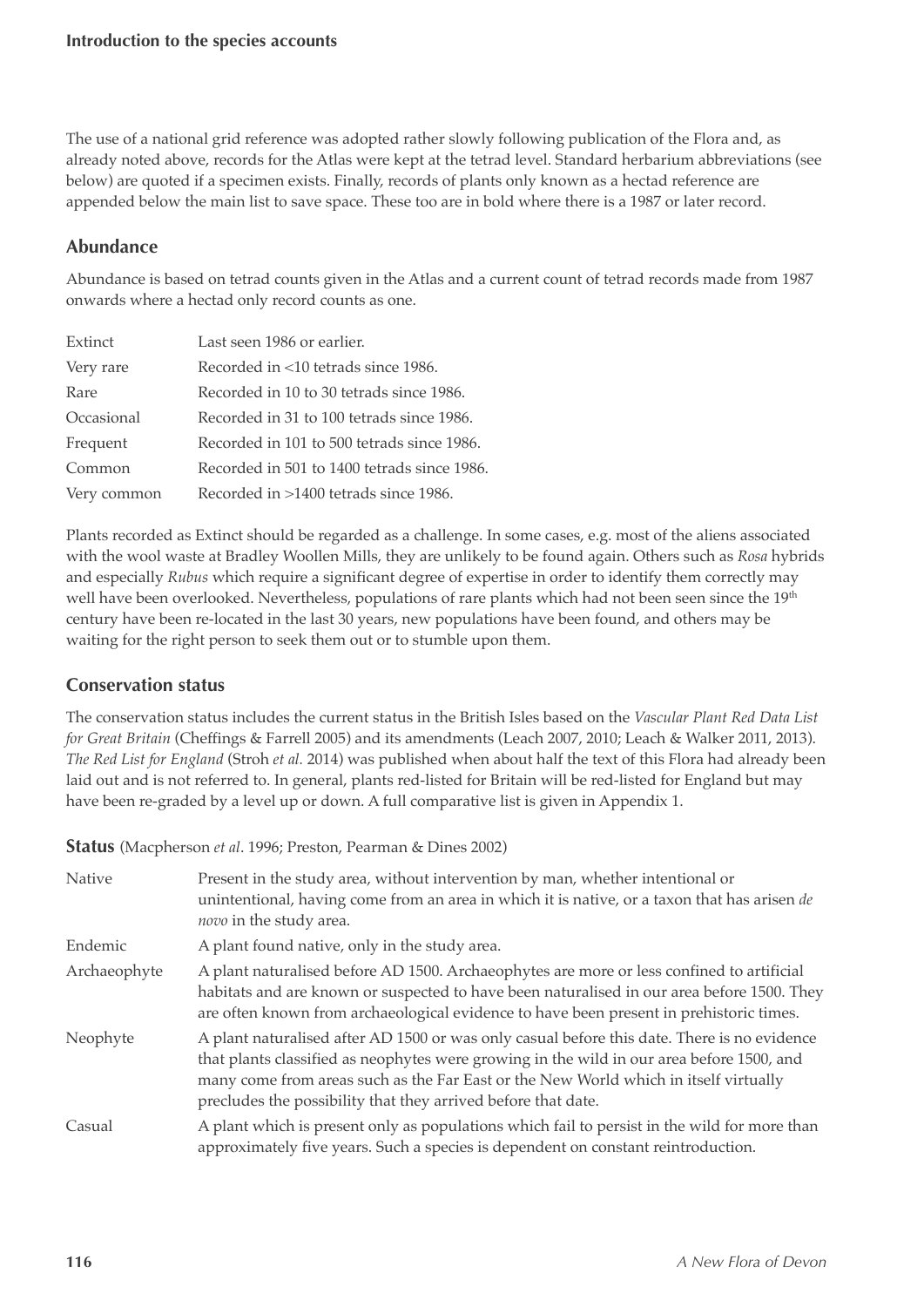## **Maps** (Colour codes)

| Year          | <b>10 km</b> | 2 km |
|---------------|--------------|------|
| 2000 or later |              |      |
| 1987 to 1999  |              |      |
| 1970 to 1986  |              |      |
| Before 1970   |              |      |

# **Herbaria**

| <b>ABD</b>    | Aberdeen                                                                                 |
|---------------|------------------------------------------------------------------------------------------|
| <b>ABRN</b>   | Centre for Ecology and Hydrology                                                         |
| <b>ABS</b>    | University of Wales                                                                      |
| AN            | Private, A.Newton (will be donated to NMW)                                               |
| <b>AWR</b>    | Private, A.W.Reid                                                                        |
| <b>BEL</b>    | <b>Ulster Museum</b>                                                                     |
| <b>BIRA</b>   | Birmingham Museums Trust                                                                 |
| <b>BIRM</b>   | University of Birmingham                                                                 |
| BM            | The Natural History Museum                                                               |
| <b>BON</b>    | Bolton Museum, Art Gallery and Aquarium                                                  |
| <b>BPL</b>    | Museum of Barnstaple and North Devon                                                     |
| <b>BR</b>     | National Botanic Garden of Belgium                                                       |
| <b>BRIST</b>  | University of Bristol                                                                    |
| <b>BRISTM</b> | Bristol Museum and Art Gallery                                                           |
| <b>CAM</b>    | St John's College, Cambridge                                                             |
| CGE           | Cambridge University                                                                     |
| <b>DEA</b>    | Private, D.E.Allen                                                                       |
| <b>DHM</b>    | University of Durham                                                                     |
| <b>DJA</b>    | Private, D.J.Allen                                                                       |
| Е             | Edinburgh                                                                                |
| <b>EJM</b>    | Private, E.J.McDonnell                                                                   |
| <b>ESE</b>    | Private, E.S. Edees (now at NMW)                                                         |
| <b>EXR</b>    | <b>Exeter University</b>                                                                 |
| <b>FMD</b>    | Private, F.M.Day                                                                         |
| HDD           | Tolson Museum, Huddersfield                                                              |
| HLU           | University of Hull                                                                       |
| <b>JEL</b>    | Private, J.E.Lousley                                                                     |
| <b>JJD</b>    | Private, J.J.Day                                                                         |
| K             | Kew                                                                                      |
| <b>LANC</b>   | University of Lancaster                                                                  |
| <b>LIV</b>    | World Museum Liverpool                                                                   |
| LJM           | Private, L.J.Margetts (some now with RENS, will be donated to NMW, all Taraxacum already |
|               | at NMW)                                                                                  |
| <b>LSR</b>    | Leicestershire County Council Museum Service                                             |
| <b>LTR</b>    | University of Leicester                                                                  |
| <b>MANCH</b>  | University of Manchester                                                                 |
| <b>MBH</b>    | Marlborough College                                                                      |
| <b>MMcW</b>   | Private, M.McCallum Webster (a few Devon specimens are held at ABD, others must be       |
|               | elsewhere).                                                                              |